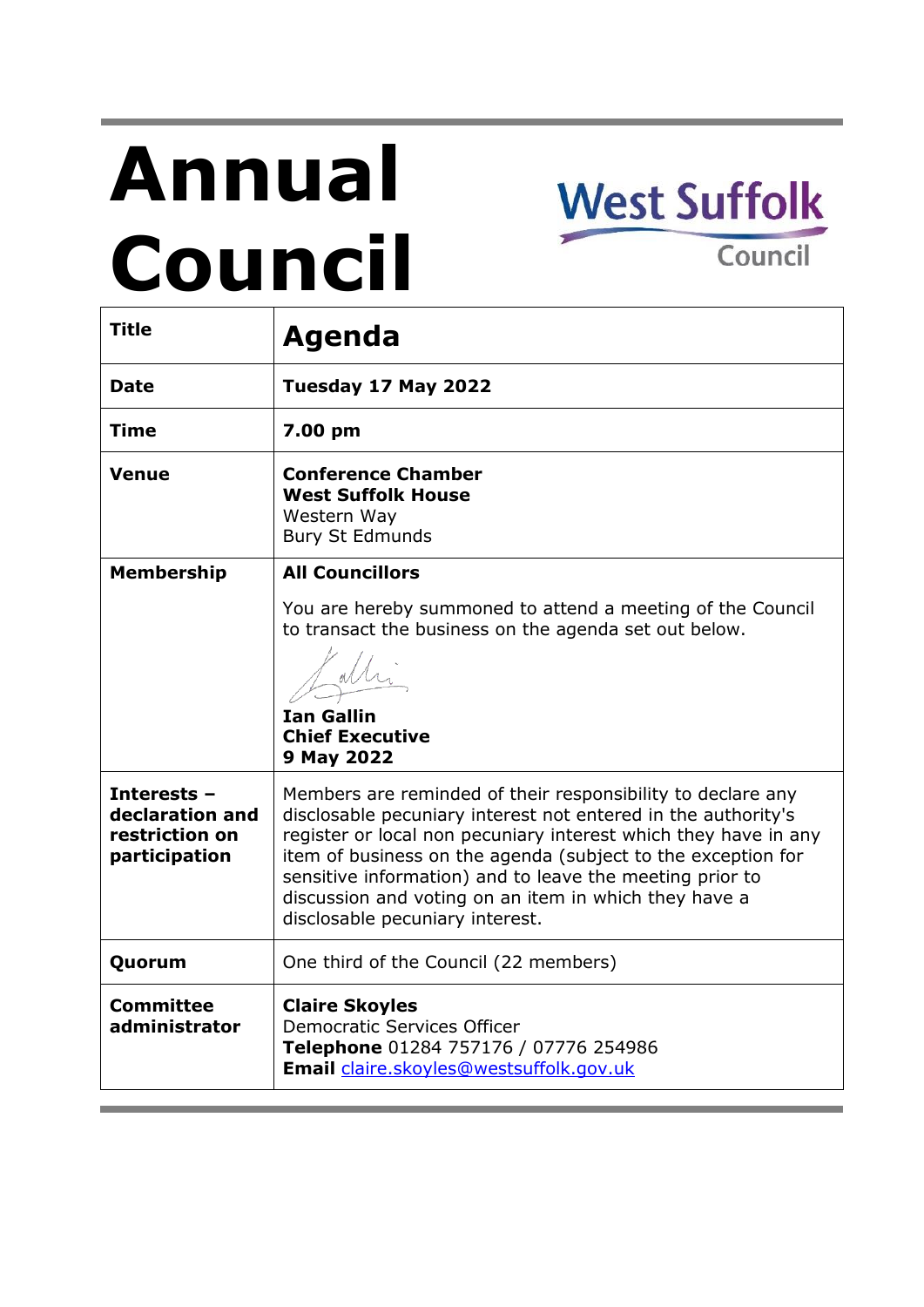## **Public information**

## West Suffolk

| <b>Venue</b>         | Conference Chamber, West Suffolk House, Bury St Edmunds           |
|----------------------|-------------------------------------------------------------------|
| <b>Contact</b>       | Telephone: 01284 757176 / 07776 254986                            |
| information          | Email: democratic.services@westsuffolk.gov.uk                     |
|                      | Website: www.westsuffolk.gov.uk                                   |
|                      |                                                                   |
| <b>Access to</b>     | The agenda and reports will be available to view at least five    |
| agenda and           | clear days before the meeting on our website.                     |
| reports before       |                                                                   |
| the meeting          |                                                                   |
| <b>Attendance at</b> | This meeting is being held in person in order to comply with the  |
| meetings             | Local Government Act 1972. We may be required to restrict the     |
|                      | number of members of the public able to attend in accordance      |
|                      | with the room capacity. If you consider it is necessary for you   |
|                      | to attend, please inform Democratic Services in advance of the    |
|                      | meeting.                                                          |
|                      |                                                                   |
|                      | As a local authority, we have a corporate and social              |
|                      | responsibility for the safety of our staff, our councillors and   |
|                      | visiting members of the public. We therefore request that you     |
|                      | exercise personal responsibility and do not attend the meeting if |
|                      | you feel at all unwell.                                           |
|                      |                                                                   |
|                      | West Suffolk Council continues to promote good hygiene            |
|                      | practices with hand sanitiser and wipes being available in the    |
|                      | meeting room. Attendees are also able to wear face coverings,     |
|                      | should they wish to.                                              |
|                      |                                                                   |
| <b>Public</b>        | There is no provision for public participation during the Annual  |
| participation        | Meeting of Council.                                               |
|                      |                                                                   |
| <b>Accessibility</b> | If you have any difficulties in accessing the meeting, the        |
|                      | agenda and accompanying reports, including for reasons of a       |
|                      | disability or a protected characteristic, please contact          |
|                      | Democratic Services at the earliest opportunity using the         |
|                      | contact details provided above in order that we may assist you.   |
|                      |                                                                   |
| <b>Recording of</b>  | The Council may record this meeting and permits members of        |
| meetings             | the public and media to record or broadcast it as well (when the  |
|                      | media and public are not lawfully excluded).                      |
|                      |                                                                   |
|                      | Any member of the public who attends a meeting and objects to     |
|                      | being filmed should advise the Committee Administrator who        |
|                      | will instruct that they are not included in the filming.          |
|                      |                                                                   |
| <b>Personal</b>      | Any personal information processed by West Suffolk Council        |
| information          | arising from a request to speak at a public meeting under the     |
|                      | Localism Act 2011, will be protected in accordance with the       |
|                      | Data Protection Act 2018. For more information on how we do       |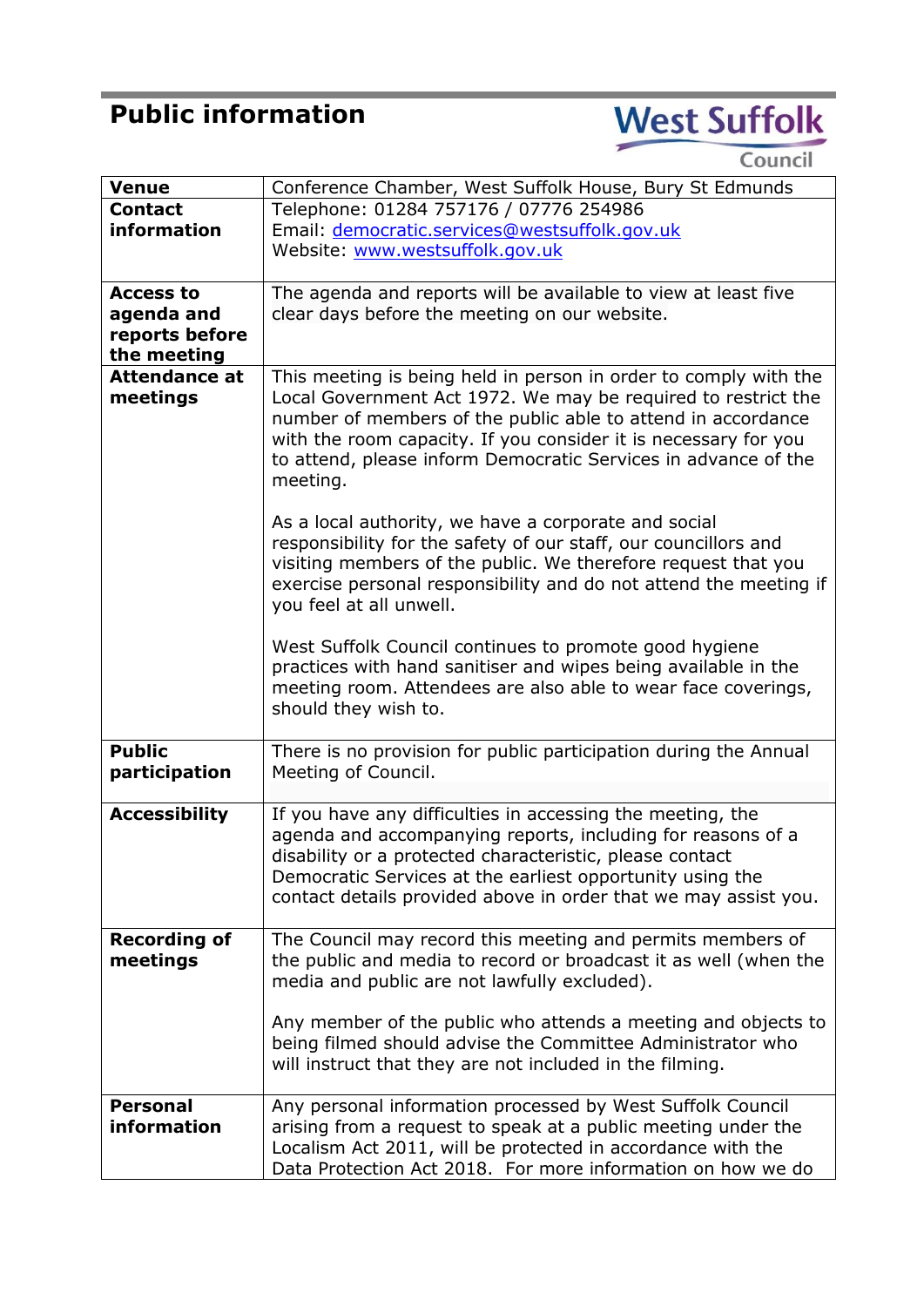| this and your rights in regards to your personal information and |
|------------------------------------------------------------------|
| how to access it, visit our website:                             |
| https://www.westsuffolk.gov.uk/Council/Data and information/     |
| howweuseinformation.cfm or call Customer Services: 01284         |
| 763233 and ask to speak to the Information Governance            |
| Officer.                                                         |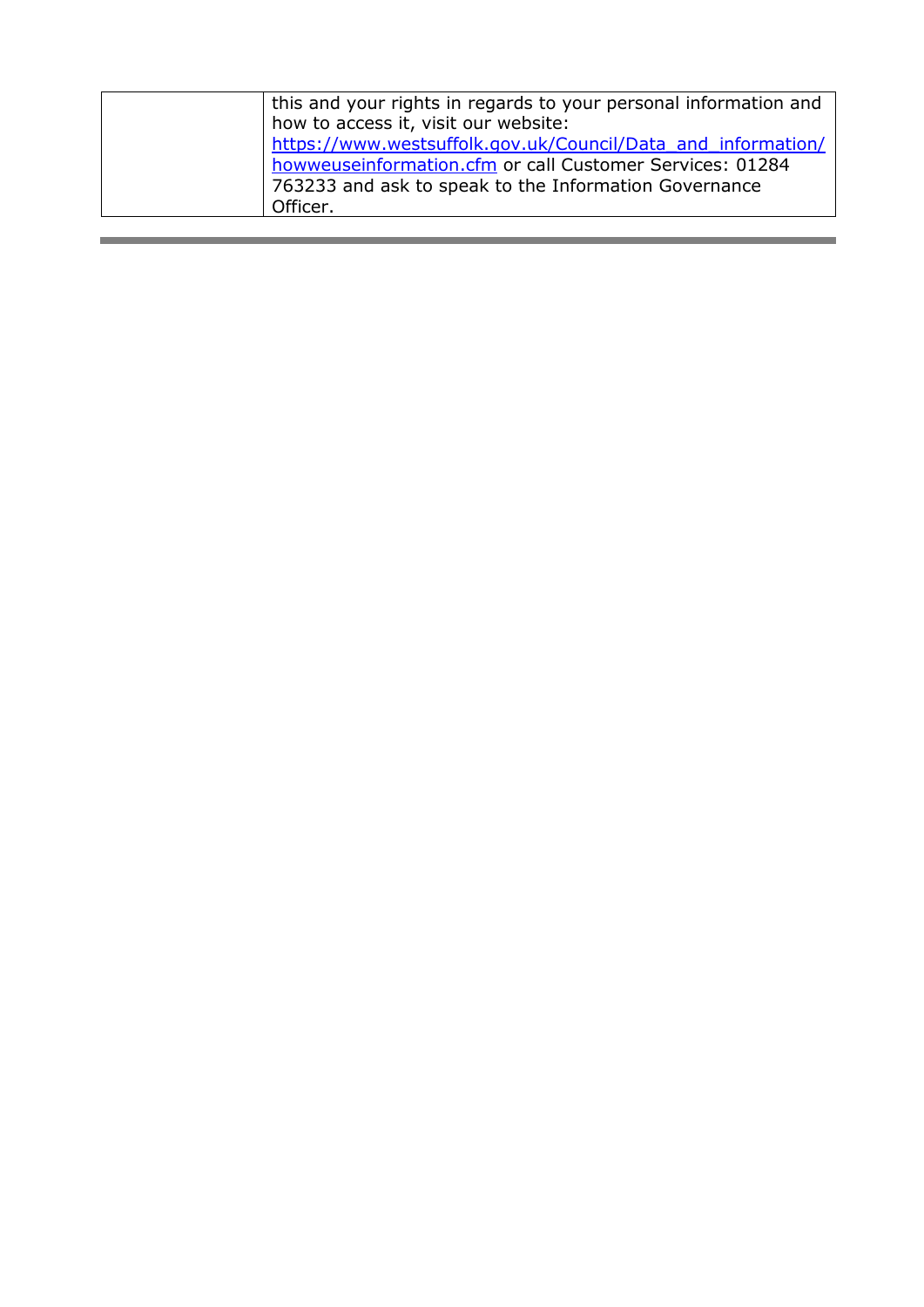### **Agenda Procedural matters**

## **Part 1 – public**

#### **1. Election of Chair of the Council for 2022 to 2023**

The outgoing Chair will call for nominations for the election of Chair for the ensuing year.

Following the seeking of other nominations, a vote will be taken on the nomination of the Chair.

The retiring Chair will acknowledge their year in office, before inviting the incoming Chair to take the chair.

The incoming Chair will apply the Chain of Office, take the chair and sign their Declaration of Acceptance of Office, in the presence of the Monitoring Officer.

#### **2. Chair's announcements**

To receive announcements (if any) from the Chair, which will include acknowledging their forthcoming year in office.

Tributes will be paid to the retiring Chair, together with making a presentation of their past Chair's badge.

#### **3. Apologies for absence**

To receive announcements (if any) from the officer advising the Chair (including apologies for absence).

#### **4. Election of Vice Chair of the Council for 2022 to 2023**

The Chair will make a nomination for the election of Vice Chair of the Council for the ensuing year.

Following the seeking of other nominations, a vote will be taken of the nomination of Vice Chair.

The incoming Vice Chair will apply the Chain of Office, acknowledge their forthcoming year in office, and sign their Declaration of Acceptance of Office, in the presence of the Monitoring Officer.